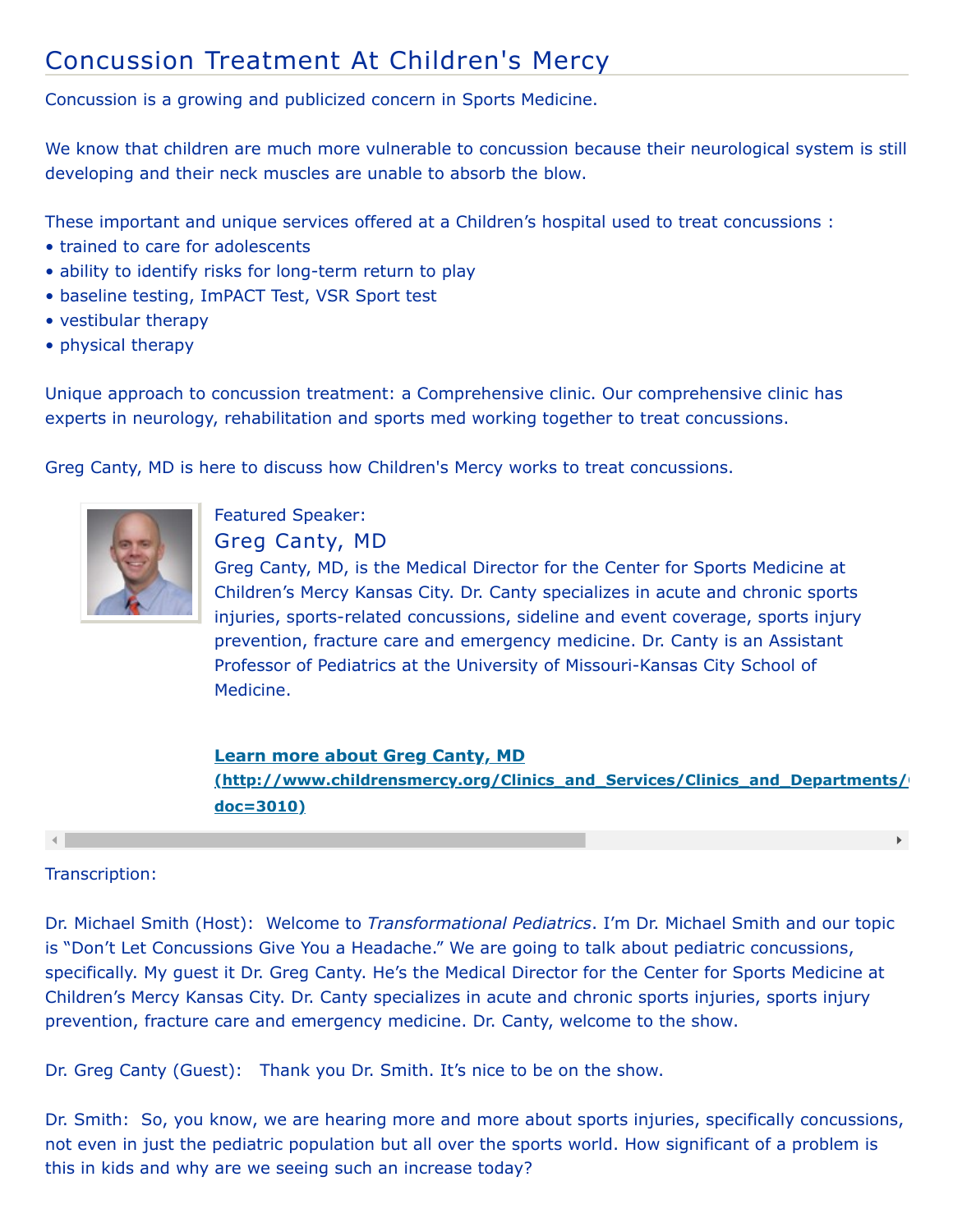Dr. Canty: Well, I think a couple of things. I think most of the highlights and things we see on TV have been started by our concerns about former professional athletes and some of the issues that seem to have evolved from repetitive head trauma that, unfortunately, we probably ignored for decades. I think that's now translated down to the youth athlete. I mean, if you take a look at youth athletes, 30-45 million kids participate in some form of athletics. The healthcare that's available for those kids is ultimately different than what takes place at the professional level and so I think it is a rising concern and a really huge issue for young athletes. If you take a look at, and I'll use an NFL game for an example, if you take a look at an NFL game, there's about 27 healthcare providers on the field split up between the two teams. If you go to a high school game, there may be an athletic trainer and occasionally a physician in a football game. If you go to most youth sports, there's not anyone that's qualified to help take care of their healthcare needs. That's where I really think it's important for physicians, parents, coaches, families, everyone to be involved and aware of the signs and symptoms of concussion and what they should do if they suspect a young athlete has had a concussion.

### Dr. Smith: Why are children more vulnerable to concussions than an adult?

Dr. Canty: I don't think that we know they are more vulnerable. I think they may participate in more activities that may lead to them hitting their head. I don't know that we have strong evidence that actually says that they're more vulnerable. We do know that—and we talked about numbers earlier- probably some of the estimates we have are that back in 1999 or 2000 the CDC estimated there were about 300,000 concussions a year in sports. Then, they followed that up in about 2009 and 2010 and indicated then that there were well over 3.8 million. That's a tenfold increase. That's a huge increase. Most of that's probably been driven by recognition. We don't know for sure that there are any more concussions now then there were a decade ago but what we think we are doing a much better job of now is actually recognizing concussion and treating it appropriately. Nowadays we know that about 10% of all high school athletic injuries are the result of a concussion.

Dr. Smith: When we look at pediatric concussions, what are the possible acute and chronic effects that you worry about when you see a patient with concussion?

Dr. Canty: The acute effects are, if I see somebody in the van or on the sideline or right after in the clinic, the big things we typically see are immediate onset of a headache. Oftentimes, the patients will have dizziness, oftentimes they will have nausea. Some of the classic things we used to relate to concussion, like loss of consciousness, we now know is quite rare. Less than 10% of people that have a concussion ever lose consciousness. So, it's a very poor predictor of an injury. The biggest things to look for, though, are really headache, dizziness, nausea, oftentimes sensitivity to light and noise. Those are some of the biggest things we see right up front. More of the chronic changes we see are sometimes the struggles people may have either academically or struggles with chronic headaches. I think some of the chronic things we are still exploring in the healthcare field, we are learning more and more about what might be related to these repetitive head injuries but I think there's still a lot to be determined there. It's just, what are some of the long-term concerns or implications following head injuries?

Dr. Smith: So, Dr. Canty, in your expert opinion, when is it appropriate for a general pediatrician to treat a child with a concussion and when should they send the child to a comprehensive clinic like at Children's Mercy?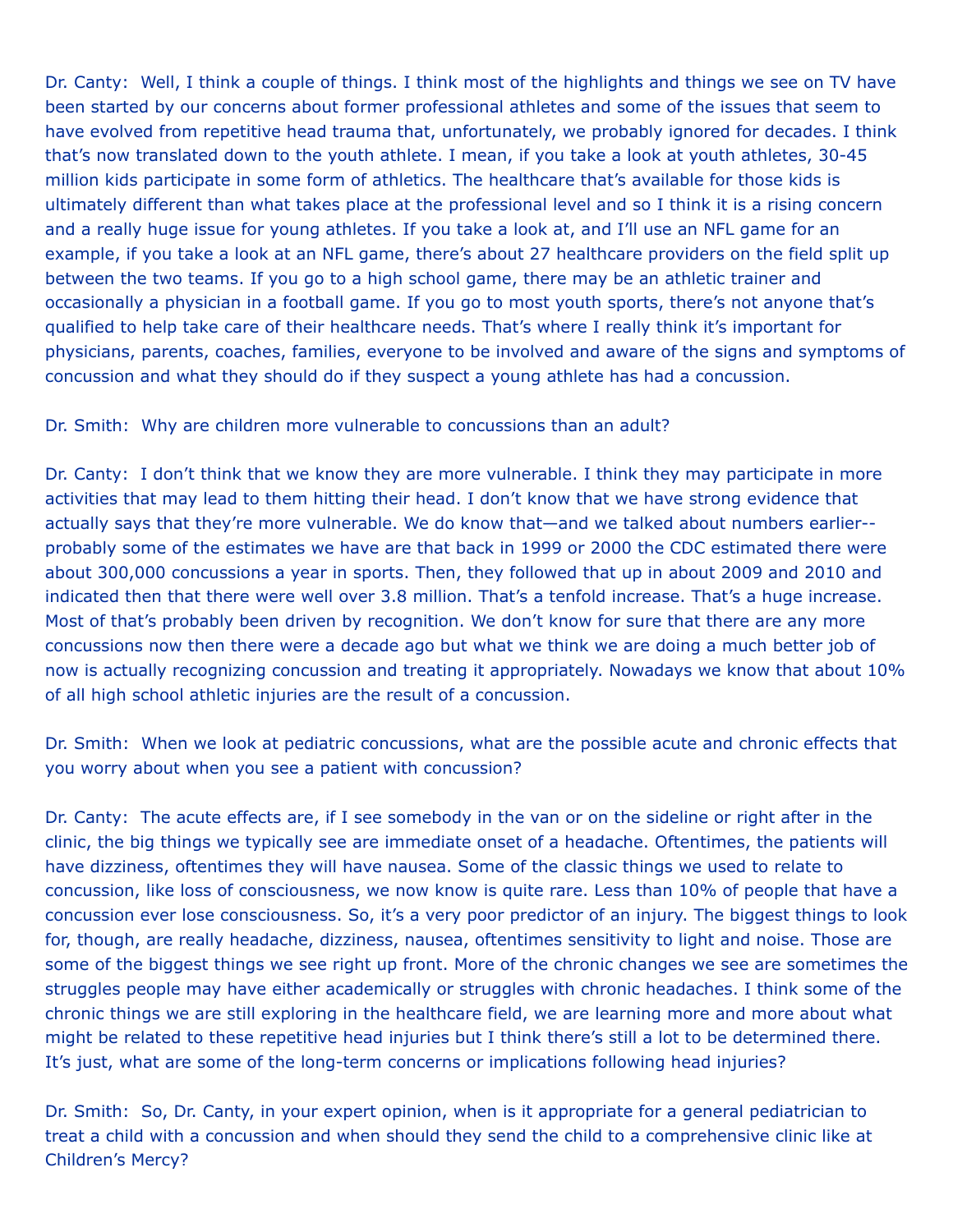Dr. Canty: I think a lot of it has to do with the general pediatrician's comfort level managing concussion. I think with the explosion or epidemic of concussion over the last decade a lot more CME education has been provided to help out pediatricians because I think there aren't enough pure, what we might say "concussion specialists" around the country to take care of this explosion of injuries. I think most general pediatricians do a very good job of managing concussion. I think that if they are managing concussion, have a good grasp and understanding of how both to recognize and then help support families through that, typically, 2-4 week recovery process, that most pediatricians do an excellent job of that. But, if anywhere along the path they either feel uncomfortable or don't feel like their knowledge about concussion is up to what they would expect or feel comfortable with, then they should definitely seek out more sub-specialty care by a more comprehensive concussion center.

Dr. Smith: So, speaking of a comprehensive clinic like Children's Mercy, why don't you tell us about the unique services offered at Children's Mercy and maybe even give us an example of the type of workup that you would do with a patient.

Dr. Canty: Sure. Great, great. Great question. I think when you talk about a more complex or comprehensive concussion center like we're able to offer it, includes a number of specialists. For us here at Children's Mercy, we have a growing number of sports medicine physicians that are all well-versed in the management of concussion. We now have four sports medicine physicians. We also have a team of neurologists that have, some of them, a unique interest in managing concussion and head injury. We also have a neuropsychologist and we have a number of what are called "vestibular physical therapists" which help patients to overcome some of the problems that arise from dizziness, vertigo, problems with their visual fields. All of us working together to really try to figure out just how do we make sure we properly recognize concussion and then how do we help support those athletes as they try to recover afterwards. We are also blessed to have a number of athletic trainers who are actually out in the schools, out in the communities which are an extremely valuable resource.

Dr. Smith: How many patients are you guys treating on a yearly basis with concussion at Children's Mercy?

Dr. Canty: I think on an annual basis, I have to admit that I don't have those numbers right in front of me as to how many we all see as a group but I know that number continues to grow. Unfortunately, in Kansas City, we've had a number of high profile kind of head injuries involved in sports over the last few years which has one, both been a proponent for increased education out in the community. But, I think when you take a look at seasons, obviously, we know the contact sports seasons or collision sports which is football, my schedule will have a number of concussions on it every single day starting in two weeks at the start of football season here in the Midwest and will continue on throughout the school sports season. I think if you carry that across all of our providers, those numbers have easily gone up ten-fold over the past few years with the start of our sports medicine program. Typical evaluation with these folks involves kind of a physician visit. Oftentimes, they come in to get seen by one of our physicians. They may or may not have some additional testing or tools that we have available to us here. We have resources available for computerized neurocognitive testing. Sometimes people know that better as a company called "ImPACT" that provides a computerized test that may be performed for some patients. They receive a thorough neurological exam. They also may get seen by one of our vestibular therapists or a physical therapist, depending on what their symptoms allow. And, if they're